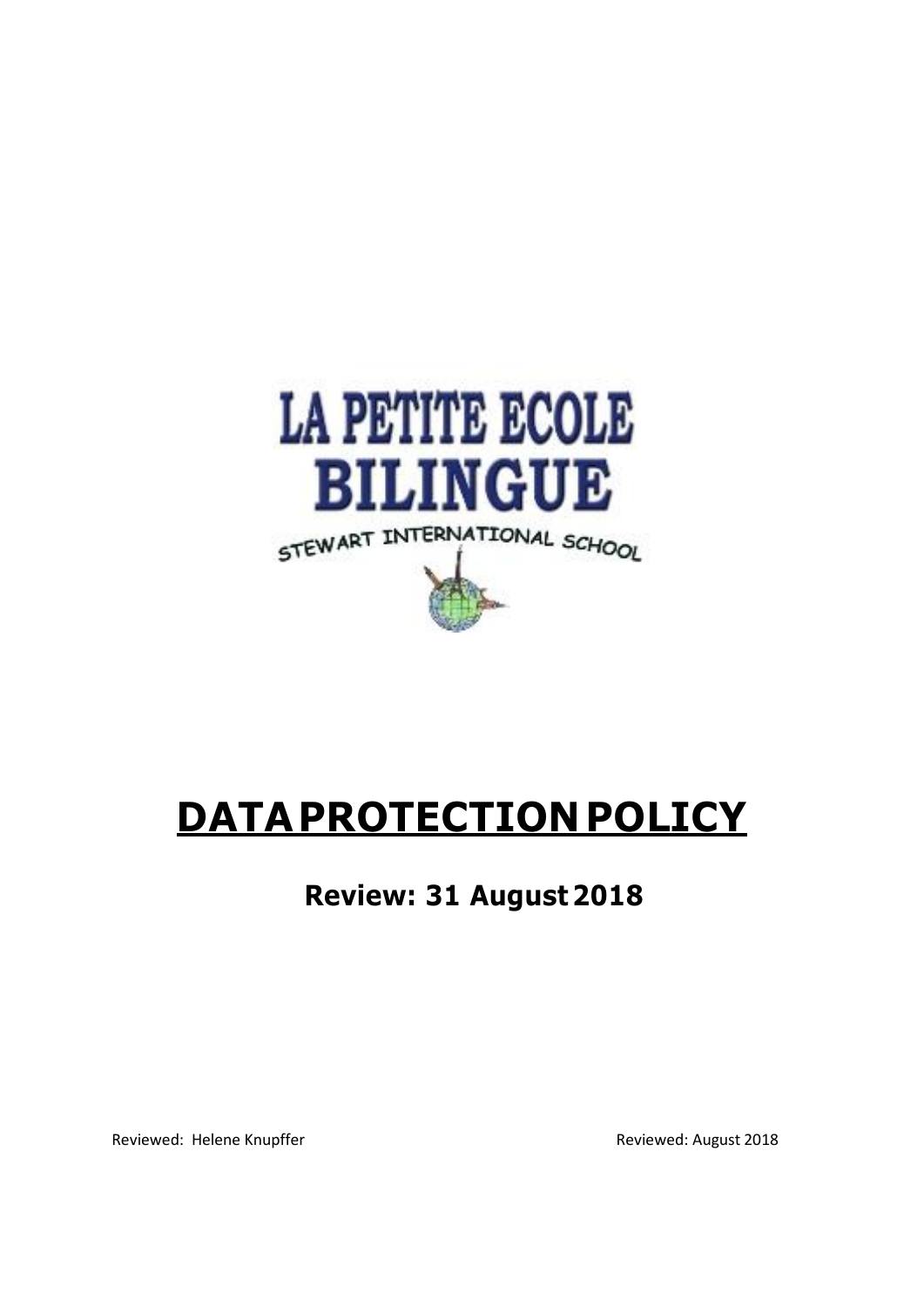# **General DataProtection Regulation**

### **Our Commitment:**

La Petite Ecole Bilingue - Stewart International School is committed to the protection of all personal and sensitive data for which it holds responsibility as the Data Controller and the handling of such data in line with the data protection principles and the Data Protection Act (DPA). [https://ico.org.uk/for](https://ico.org.uk/for-organisations/guide-to-data-protection/data-protection-principles/)[organisations/guide-to-data-protection/data-protection-](https://ico.org.uk/for-organisations/guide-to-data-protection/data-protection-principles/) [principles/](https://ico.org.uk/for-organisations/guide-to-data-protection/data-protection-principles/)

Changes to data protection legislation (GDPR May 2018) shall be monitored and implemented in order to remain compliant with all requirements.

The legal bases for processing data are as follows –

**(a) Consent:** thememberofstaff/student/parenthasgivenclear consentfor the school to process their personal data for a specific purpose.

**(b) Contract:** theprocessingisnecessaryfor thememberofstaff'semployment contract or student placement contract.

**(c) Legalobligation:** theprocessingisnecessaryfortheschooltocomplywiththe law (not including contractual obligations)

The members of staff responsible for data protection are mainly Helen Knupffer (Headteacher), Susana Connors(SchoolAdministrators), Alice Blunden (Deputy Head), Alla Usenko and Ala Howard (nursery managers).However all staff must treat all student information in a confidential manner and follow the guidelines as set out in this document.

The school is also committed to ensuring that its staff is aware of data protection policies, legal requirements and adequate training is provided to them through an online trainingservice when possible.

The requirements ofthis policy are mandatory for all staff employed by the school and any third party contracted to provide services within the school.

#### **Notification:**

Our data processing activities will be registered with the Information Commissioner'<sup>s</sup> Office (ICO) as required of a recognised Data Controller. Details are available from the ICO:

<https://ico.org.uk/about-the-ico/what-we-do/register-of-data-controllers/>

Changes to the type of data processing activities being undertaken shall be notified to the ICO and details amended in the register.

Breaches of personal or sensitive data shall be notified within 72 hours to the individual(s) concerned and the ICO.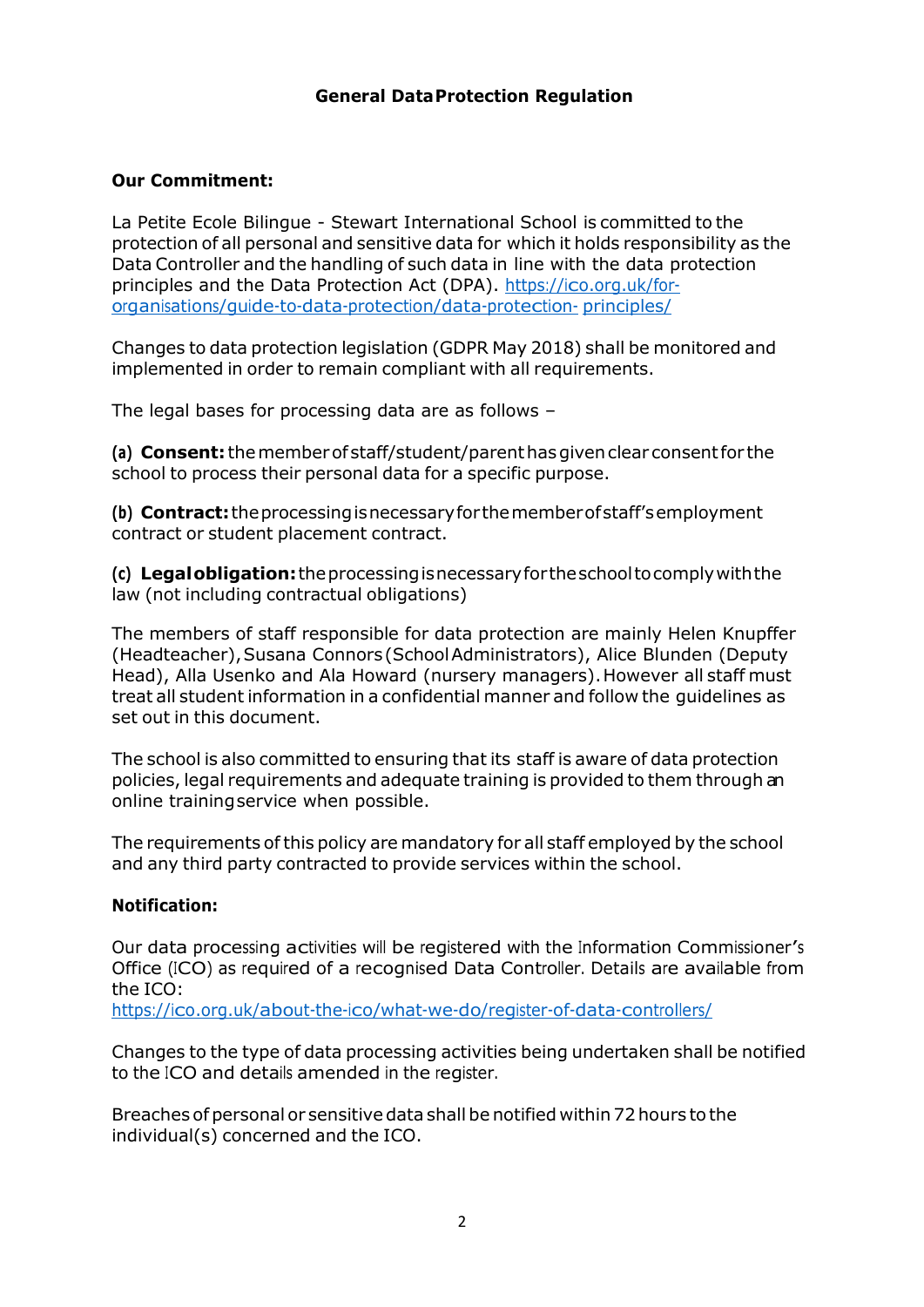# **Personal and Sensitive Data:**

All data within the school's control shall be identified as personal, sensitive or both to ensure that it is handled in compliance with legal requirements and access to it does not breach the rights of the individuals to whom it relates.

The definitions of personal and sensitive data shall be as those published by the ICO for guidance: [https://ico.org.uk/for-organisations/guide-to-data-protection/key](https://ico.org.uk/for-organisations/guide-to-data-protection/key-definitions/)[definitions/](https://ico.org.uk/for-organisations/guide-to-data-protection/key-definitions/)

The principles of the Data Protection Act shall be applied to all data processed:

- ensure that data is fairly and lawfully processed
- process data only for limited purposes
- ensure that all data processed is adequate, relevant and not excessive
- ensure that data processed is accurate
- not keep data longer than is necessary
- process the data in accordance with the data subject's rights
- ensure that data is secure
- ensure that data is not transferred to other countries without adequate protection.

# **Fair Processing / Privacy Notice:**

We shall be transparent about the intended processing of data and communicate these intentions via notification to staff, parents and pupils prior to the processing of individual's data.

Notifications shall be in accordance with ICO guidance and, where relevant, be written in a form understandable by those defined as 'Children' under the legislation.

[https://ico.org.uk/for-organisations/guide-to-data-protection/privacy-notices](https://ico.org.uk/for-organisations/guide-to-data-protection/privacy-notices-transparency-and-control/)[transparency-and-control/](https://ico.org.uk/for-organisations/guide-to-data-protection/privacy-notices-transparency-and-control/)

There may be circumstances where the school is required either by law or in the best interests of our students or staff to pass information onto external authorities, for example local authorities,Ofsted, or the department of health.These authorities are up to date with data protection law and have their own policies relating to the protection of any data that they receive or collect.

The intention to share data relating to individuals to an organisation outside of our school shall be clearly defined within notifications and details ofthe basis for sharing given. Data will be shared with external parties in circumstances where it is a legal requirement to provide such information.

Any proposed change to the processing of individual's data shall first be notified to them.

Under no circumstances will the school disclose information or data:

- that would cause serious harm to the child or anyone else's physical or mental health orcondition
- indicating that the child is or has been subject to child abuse or may be at risk ofit, where the disclosure would not be in the bestinterests ofthe child
- recorded by the pupil in an examination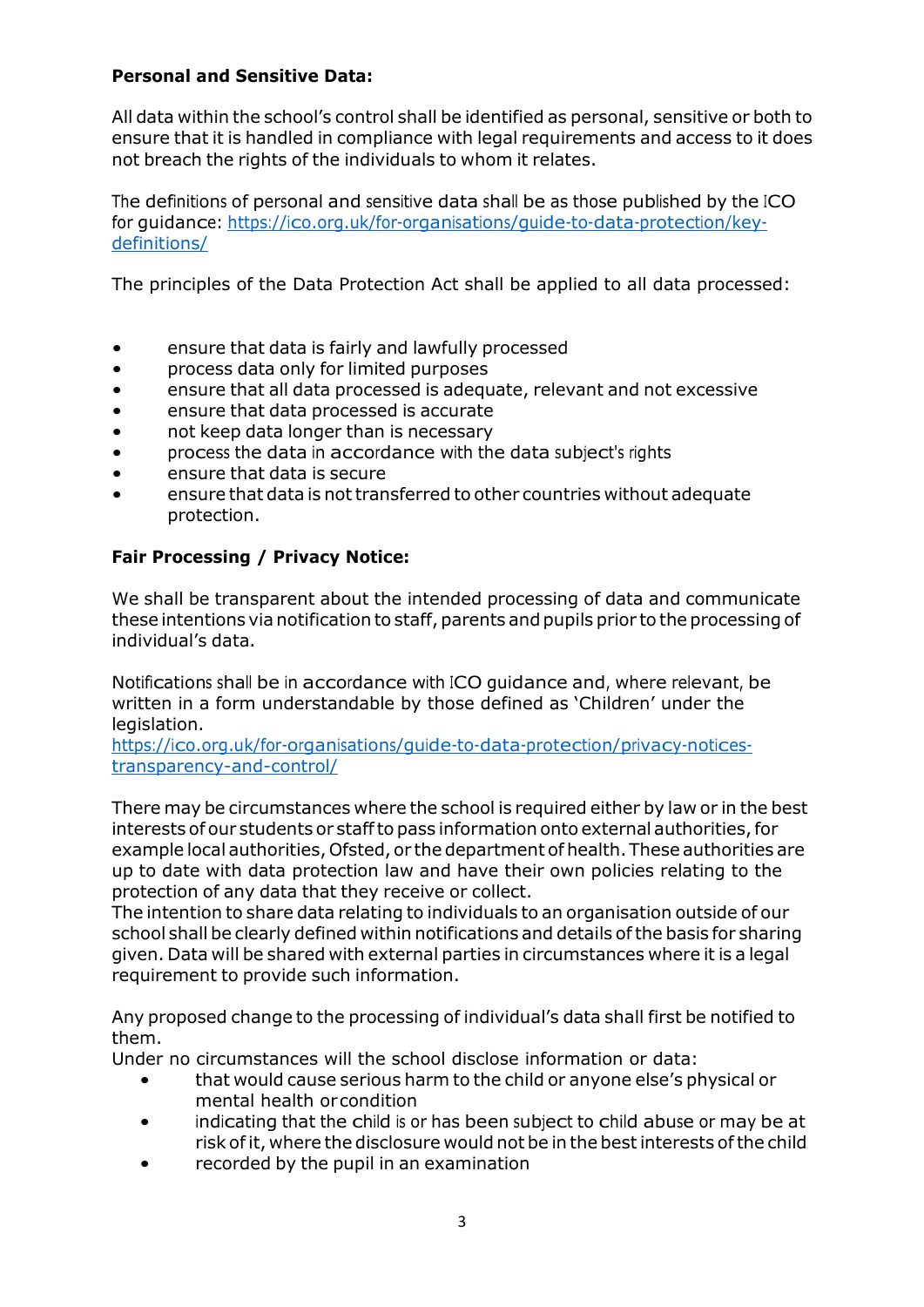that would allow another person to be identified or identifies another person as the source, unless the person is an employee of the school or a local authority or has given consent, or it is reasonable in the circumstances todisclose the information without consent.The exemption from disclosure does not apply if the information can be edited so that the person's name or identifying details are removed

• in the form of a reference given to another school or any other place of education and training, the child's potential employer, or any national body concerned with student admissions without the parents consent.

# **Data Security:**

In order to assure the protection of all data being processed and inform decisions on processing activities, we shall undertake an assessment ofthe associated risks of proposed processing and equally the impact on an individual's privacy in holding data related tothem.

Risk and impact assessments shall be conducted in accordance with guidance given by theICO:

<https://ico.org.uk/for-organisations/guide-to-data-protection/principle-7-security/> <https://ico.org.uk/for-organisations/guide-to-data-protection/principle-7-security/> [https://ico.org.uk/about-the-ico/news-and-events/news-and-blogs/2014/02/privacy](https://ico.org.uk/about-the-ico/news-and-events/news-and-blogs/2014/02/privacy-impact-assessments-code-published/)[impact-assessments-code-published/](https://ico.org.uk/about-the-ico/news-and-events/news-and-blogs/2014/02/privacy-impact-assessments-code-published/)

Security of data shall be achieved through the implementation of proportionate physical and technical measures. Nominated staff shall be responsible for the effectiveness of the controls implemented and reporting of their performance.

The security arrangements of any organisation with which data is shared shall also be considered and where required these organisations shall provide evidence of the competence in the security of shared data.

# **Data Access Requests (Subject Access Requests):**

All individuals whose data is held by us, has a legal right to request access to such data or information about what is held. We shall respond to such requests within one month and they should be made in writing to:

Helene Knupffer La Petite Ecole Bilingue Stewart International School 90 Oxford Gardens W105UW London

No charge will be applied to process the request.

Personal data about pupils will not be disclosed to third parties without the consent of the child's parent or carer, unless it is obliged by law or in the best interest of the child. Data may be disclosed to the following third parties without consent:

#### • **Other schools**

If a pupil transfers from La Petite Ecole Bilingue - Stewart International School to another school, their academic records and other data that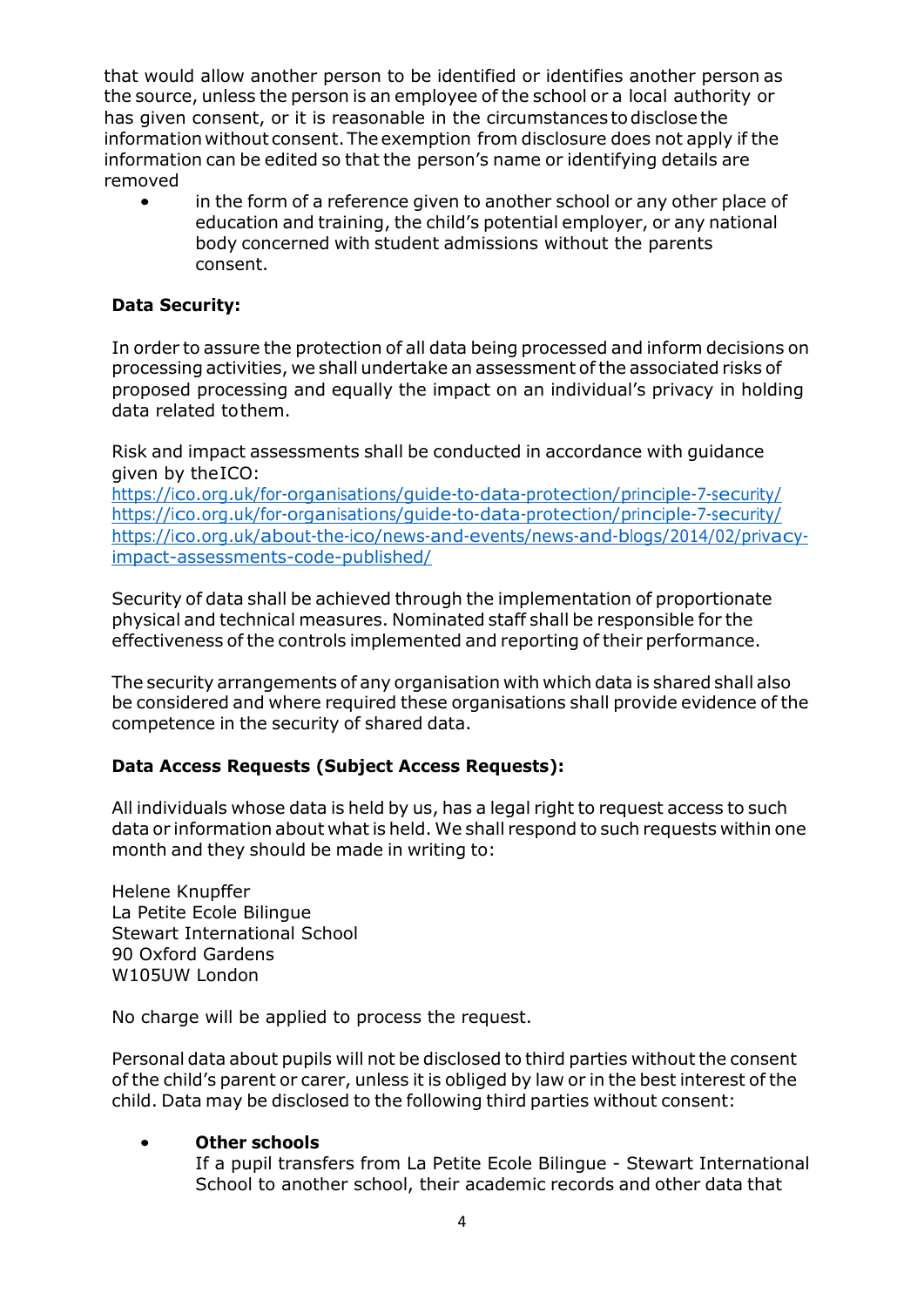relates to their health and welfare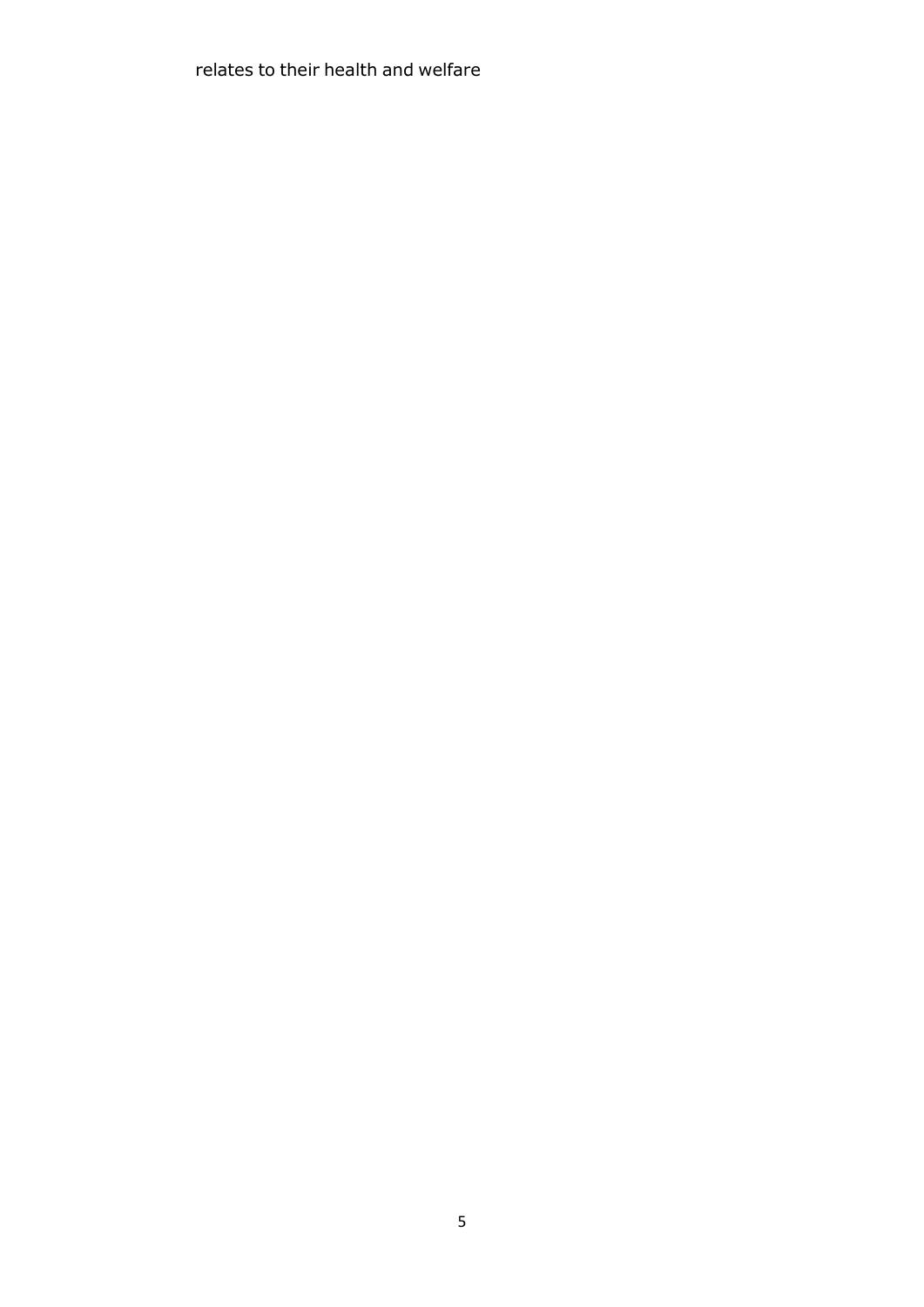will be forwarded onto the new school. This will support a smooth transition from one school to the next and ensure that the child is provided for as is necessary. Itwillaidcontinuationwhichshouldensurethatthereisminimal impact on the child's academic progress as a result of the move.

#### • **Examination authorities**

This may be for registration purposes, to allow the pupils at our school to sit examinations set by external exam bodies.

### • **Health authorities**

As obliged under health legislation, the school may pass on information regarding the health of children in the school to monitor and avoid the spread of contagious diseases in the interest of public health.

# • **Police and courts**

Ifasituationarises where acriminal investigation isbeingcarriedout we may have to forward information on to the police to aid their investigation. We will pass information onto courts as and when it is ordered.

# • **Social workers and support agencies**

In order to protect or maintain the welfare of our pupils, and in cases of child abuse, it may be necessary to pass personal data on to social workers or supportagencies.

# • **Educational division**

Schools may be required to pass data on in order to help the government to monitor the national educational system and enforce laws relating to education.

#### • **Right to be Forgotten:**

Where any personal data is no longer required for its original purpose, an individual can demand that the processing is stopped and all their personal data is erased by the school including any data held by contracted processors.

# **Photographs and Video:**

Images of staff and pupils may be captured at appropriate times and as part of educational activities for use in school only.

Unlesspriorconsentfromparents/pupils/staffhasbeengiven,theschoolshallnot utilise such images for publication or communication to external sources.

Itis the school's policy that external parties (including parents)may not capture images of staff or pupils during such activities without prior consent.

# **Location of information and data:**

Hard copy data, records, and personal information are stored out of sight and in a locked cupboard. The only exception to this is medical information that may require